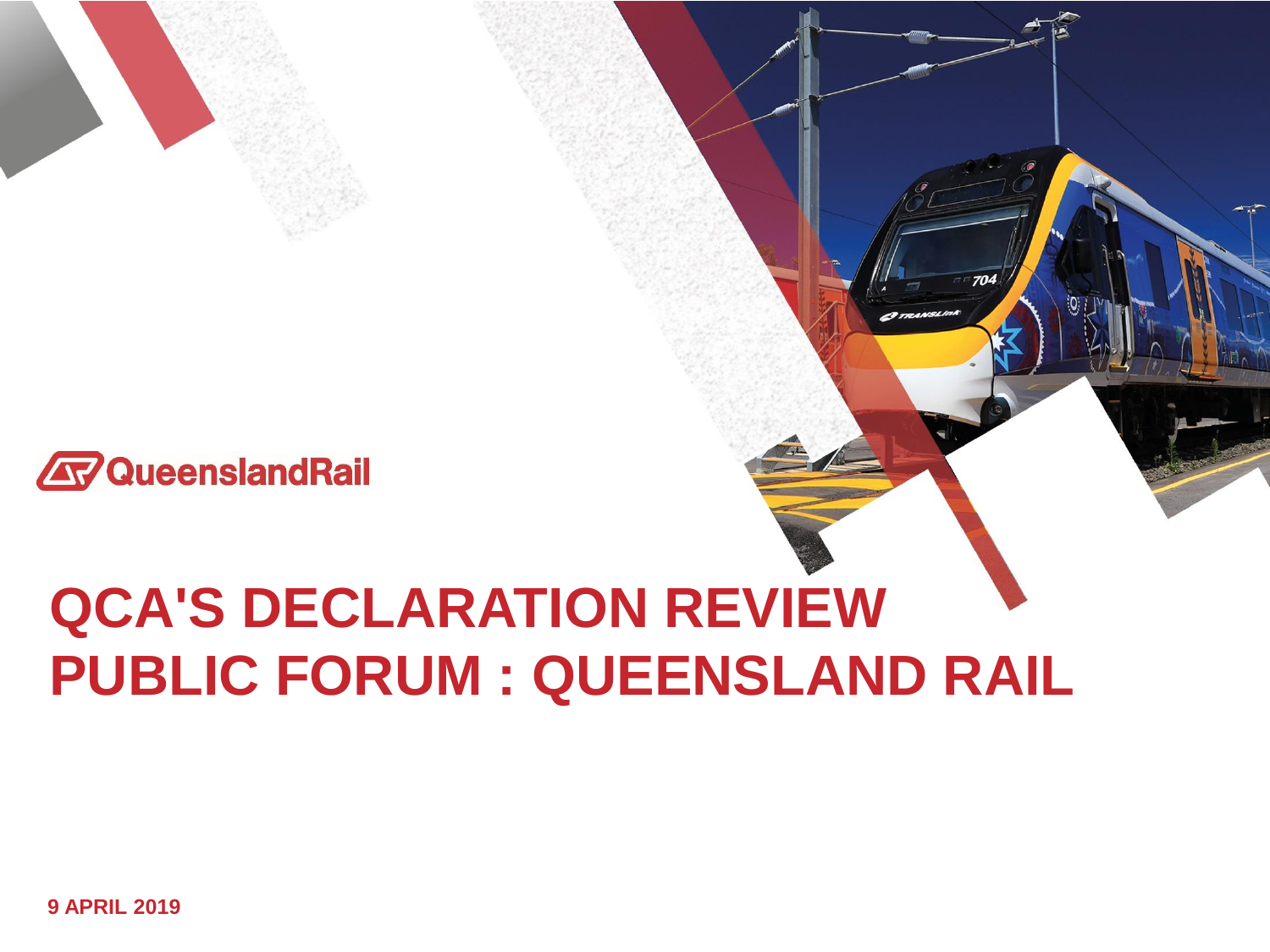# **OUTLINE OF PRESENTATION**

- Context: Queensland Rail's business
- Object of Declaration and Regulated Access
- Summary of Queensland Rail's Position on Access Criteria
- Criterion (a)
	- o The Access Framework means there will be no difference in market outcomes with or without declaration and so criterion (a) cannot be satisfied
	- o Even without the Access Framework, criterion (a) is clearly not satisfied for all services other than the West Moreton high-tonnage scenario
		- o Queensland Rail's cost recovery challenges show it has no ability or incentive to raise prices
		- o Market and other constraints will continue to bind Queensland Rail with or without declaration
		- o 'Second-period hold-up problem' does not arise
- Criteria (b), (c) and (d)

### ueenslandRail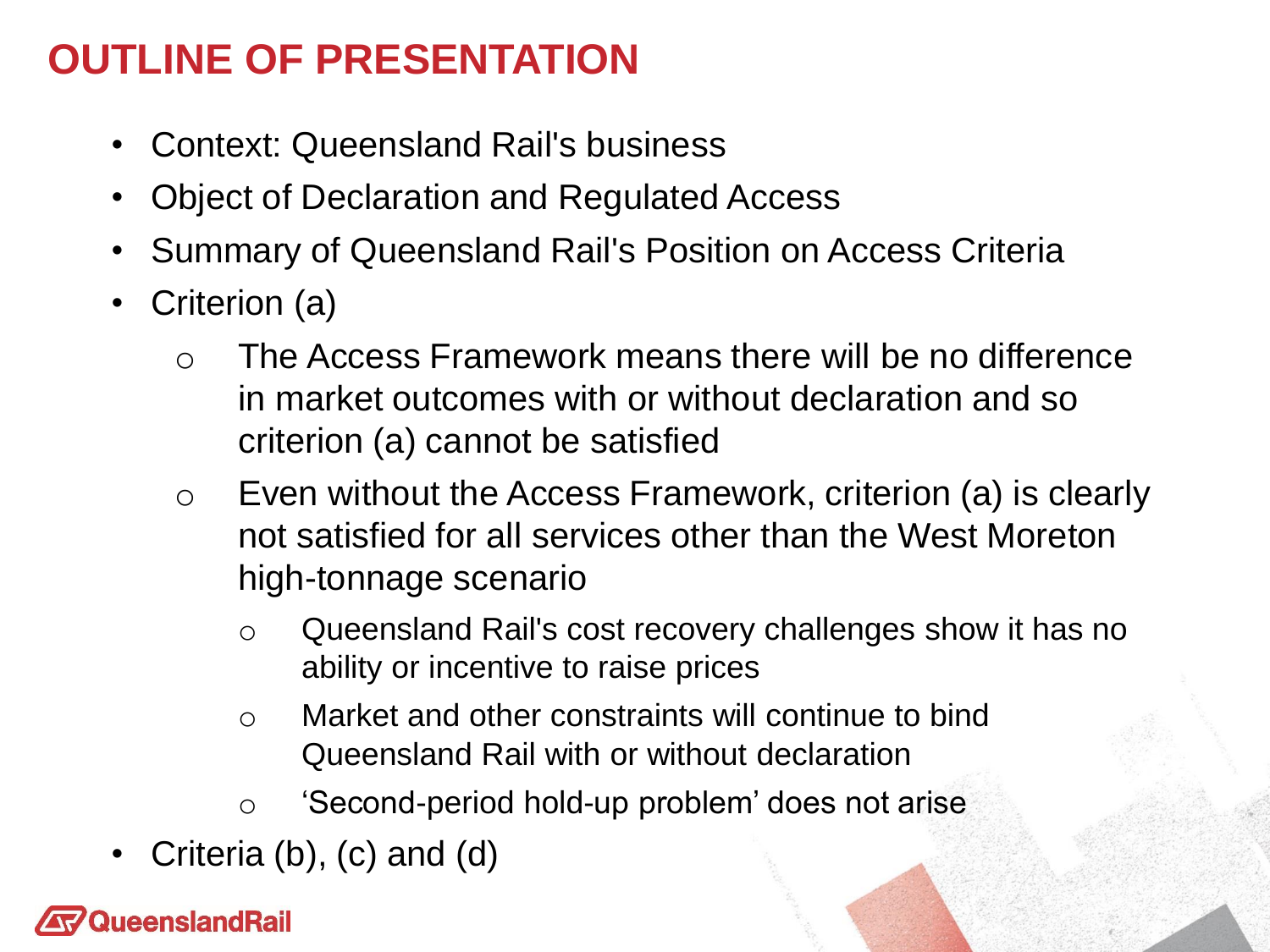# **CONTEXT: QUEENSLAND RAIL'S BUSINESS**



- Queensland Rail is in a unique position.
	- 1. Statutory authority
	- 2. Commercially viable only with substantial payments under the Rail Transport Services Contract (TSC) with Queensland government

#### **AV QueenslandRail**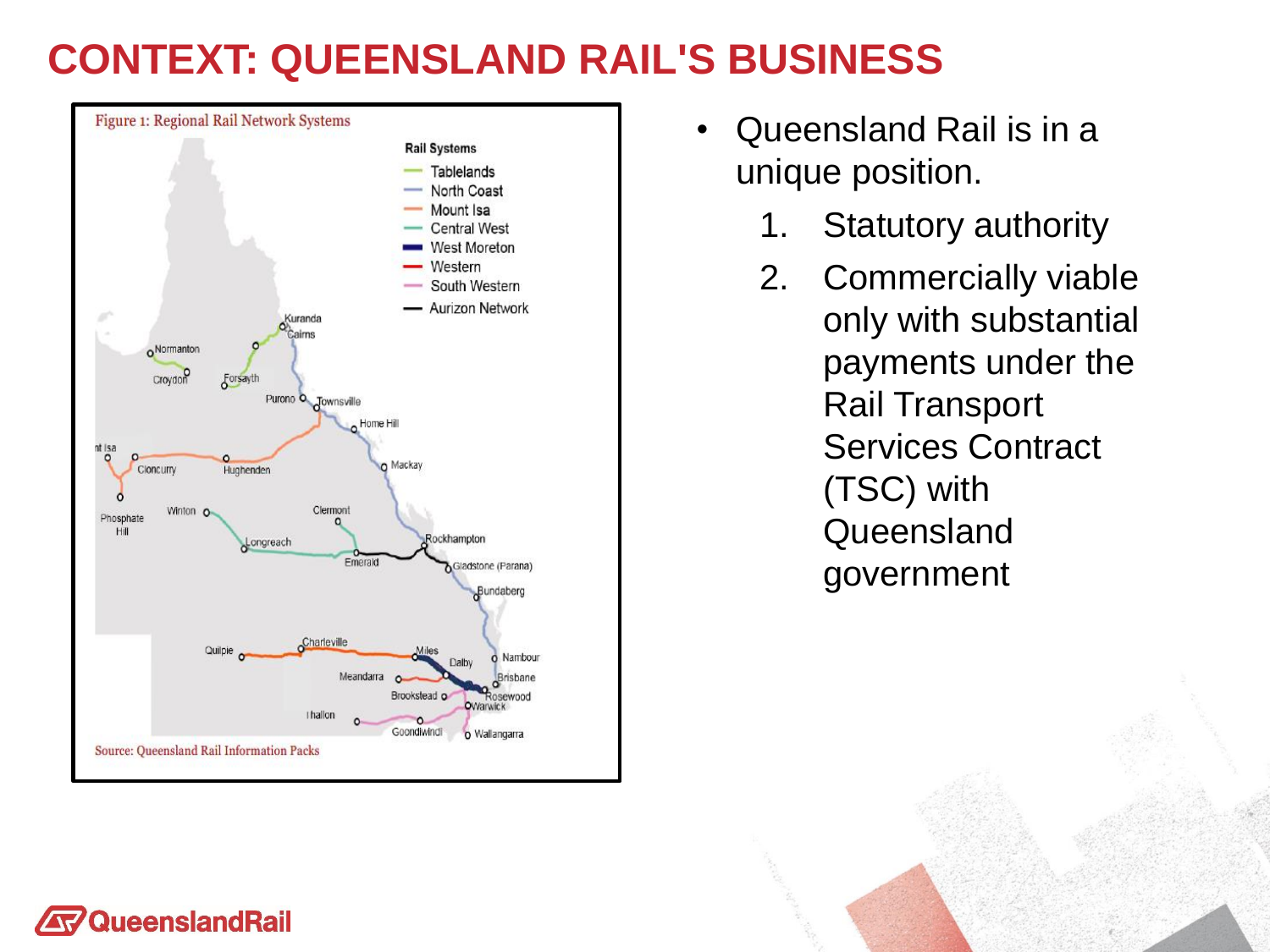# **CONTEXT: STATE OF THE BUSINESS [BELOW-RAIL]**

|                                                                          | <b>West</b><br><b>Moreton</b><br><b>Region</b> | <b>Mount</b><br><b>Isa</b><br><b>Region</b> | <b>North</b><br><b>Coast</b><br><b>Region</b> | <b>Metropolitan</b> | <b>Western</b> | South-<br><b>Western</b> | <b>Central-</b><br><b>Western</b> | <b>Tablelands</b> | <b>Total</b> |
|--------------------------------------------------------------------------|------------------------------------------------|---------------------------------------------|-----------------------------------------------|---------------------|----------------|--------------------------|-----------------------------------|-------------------|--------------|
| <b>REVENUE ('000)</b>                                                    |                                                |                                             |                                               |                     |                |                          |                                   |                   |              |
| <b>Access Charges-</b><br><b>Coal</b>                                    | 42,752                                         |                                             |                                               | 19,270              |                |                          |                                   |                   | 62,022       |
| <b>Access Charges</b><br>- Other                                         | 2,467                                          | 74,301                                      | 46,374                                        | 124,726             | 893            | 389                      | 998                               | 4,163             | 254,313      |
| <b>TSC Revenue</b>                                                       | 743                                            |                                             | 152,339                                       | 311,015             | 16,967         | 21,385                   | 48,878                            | 15,390            | 566,714      |
| <b>Other Revenue</b>                                                     | 1,147                                          | 1,300                                       | 3,332                                         | 4,913               | 285            | 228                      | 703                               | 190               | 11,809       |
| <b>Total Revenue</b>                                                     | 47,109                                         | 75,601                                      | 202,045                                       | 459,925             | 18,145         | 22,001                   | 50,578                            | 19,743            | 895,146      |
| <b>OPERATING</b><br><b>EXPENSES ('000)</b>                               |                                                |                                             |                                               |                     |                |                          |                                   |                   |              |
| <b>Total Operating</b><br><b>Expenses</b><br>(including<br>depreciation) | 42,432                                         | 59,348                                      | 144,700                                       | 328,097             | 15,805         | 19,378                   | 41,155                            | 17,924            | 669,099      |
|                                                                          |                                                |                                             |                                               |                     |                |                          |                                   |                   |              |
| <b>Earnings Before</b><br><b>Interest and Tax</b><br>(EBIT)              | 4,677                                          | 16,253                                      | 57,345                                        | 131,828             | 2,340          | 2,623                    | 9,423                             | 1,819             | 226,047      |
| <b>Earnings Before</b><br><b>Interest, Tax and</b><br><b>TSC Revenue</b> | 3,934                                          | 16,253                                      | (94, 995)                                     | (179, 188)          | (14, 628)      | (18, 762)                | (39, 455)                         | (13, 571)         | (340, 667)   |

(https://www.queenslandrail.com.au/business/acccess/Compliance%20and%20reporting/2017-

[18%20Below%20Rail%20Financial%20Statements.pdf#search=below%20rail%20financial%202017-18](https://www.queenslandrail.com.au/business/acccess/Compliance%20and%20reporting/2017-18%20Below%20Rail%20Financial%20Statements.pdf#search=below%20rail%20financial%202017-18)).



\*Supplemented with disaggregated Queensland Rail data for Metropolitan, Western, South-Western, Central Western and Tablelands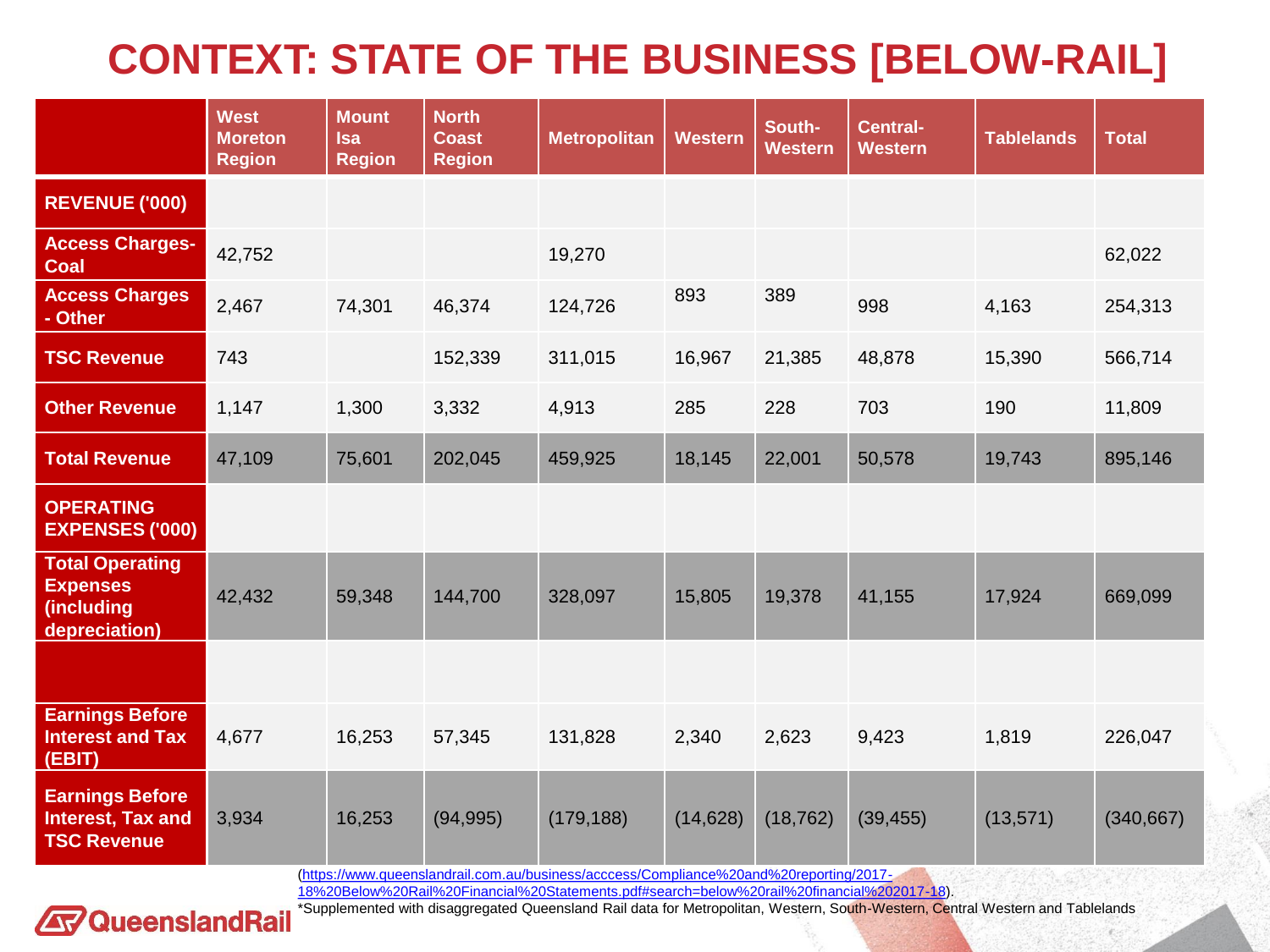# **CONTEXT: SIGNIFICANT SPARE CAPACITY**



#### **West Moreton System 2017-18 Utilisation**



#### **Mount Isa Line 2017-18 Utilisation**



#### **South Western System 2017-18 Utilisation**



**North Coast Line 2017-18 Utilisation**



**QueenslandRail** 

#### **Western System 2017-18 Utilisation**



#### **Central Western System 2017-18 Utilisation**

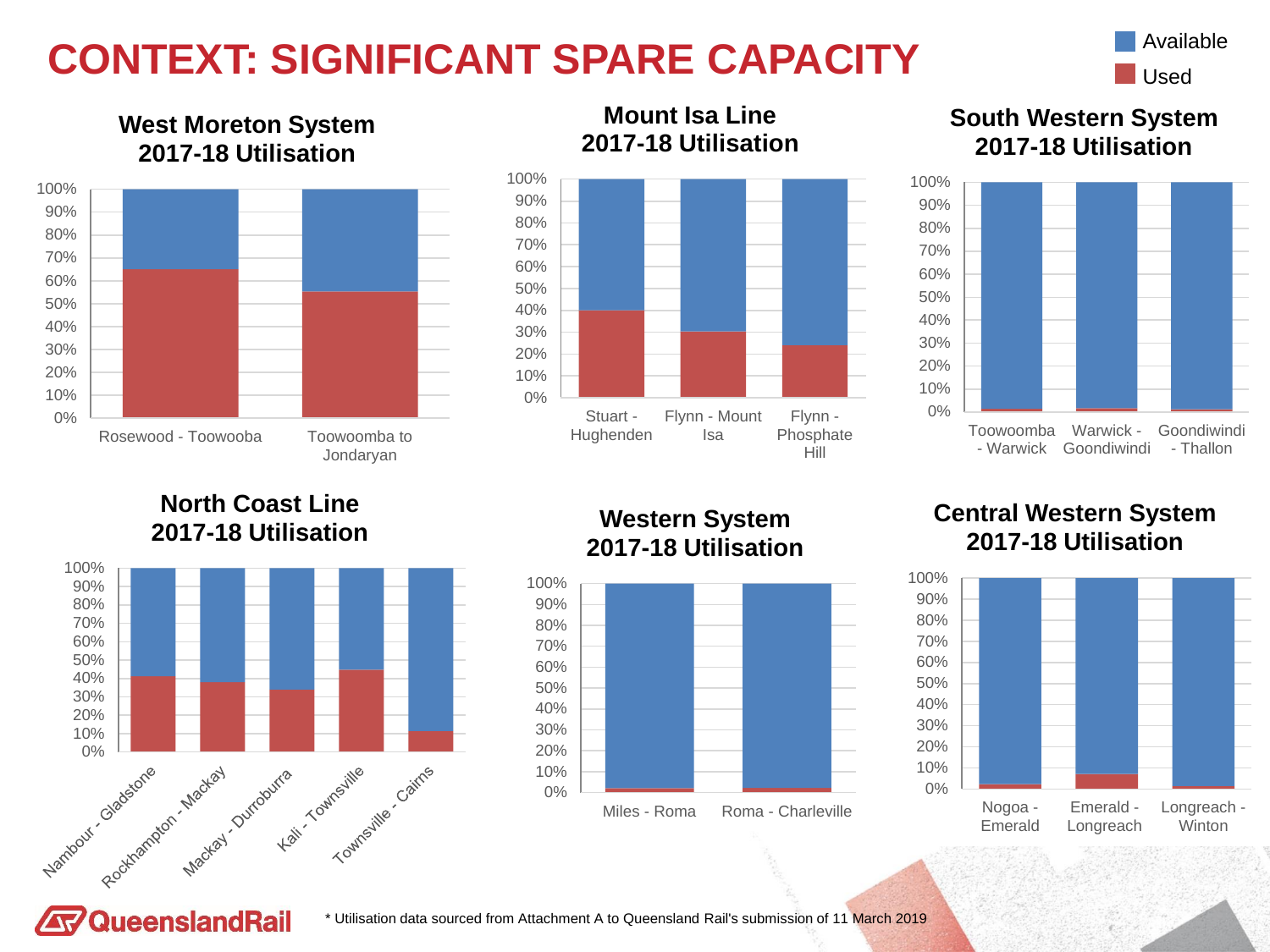# **CONTEXT: CHANGES TO RAIL INDUSTRY**

- QCA Declaration Review is the first opportunity to apply access criteria to services provided by Queensland Rail.
- Fundamental changes to rail industry since the services were first declared by regulation mean they should no longer be declared.
	- 1. Structural changes no relevant vertical integration
	- 2. Intensifying competition from road operators for non-coal traffic



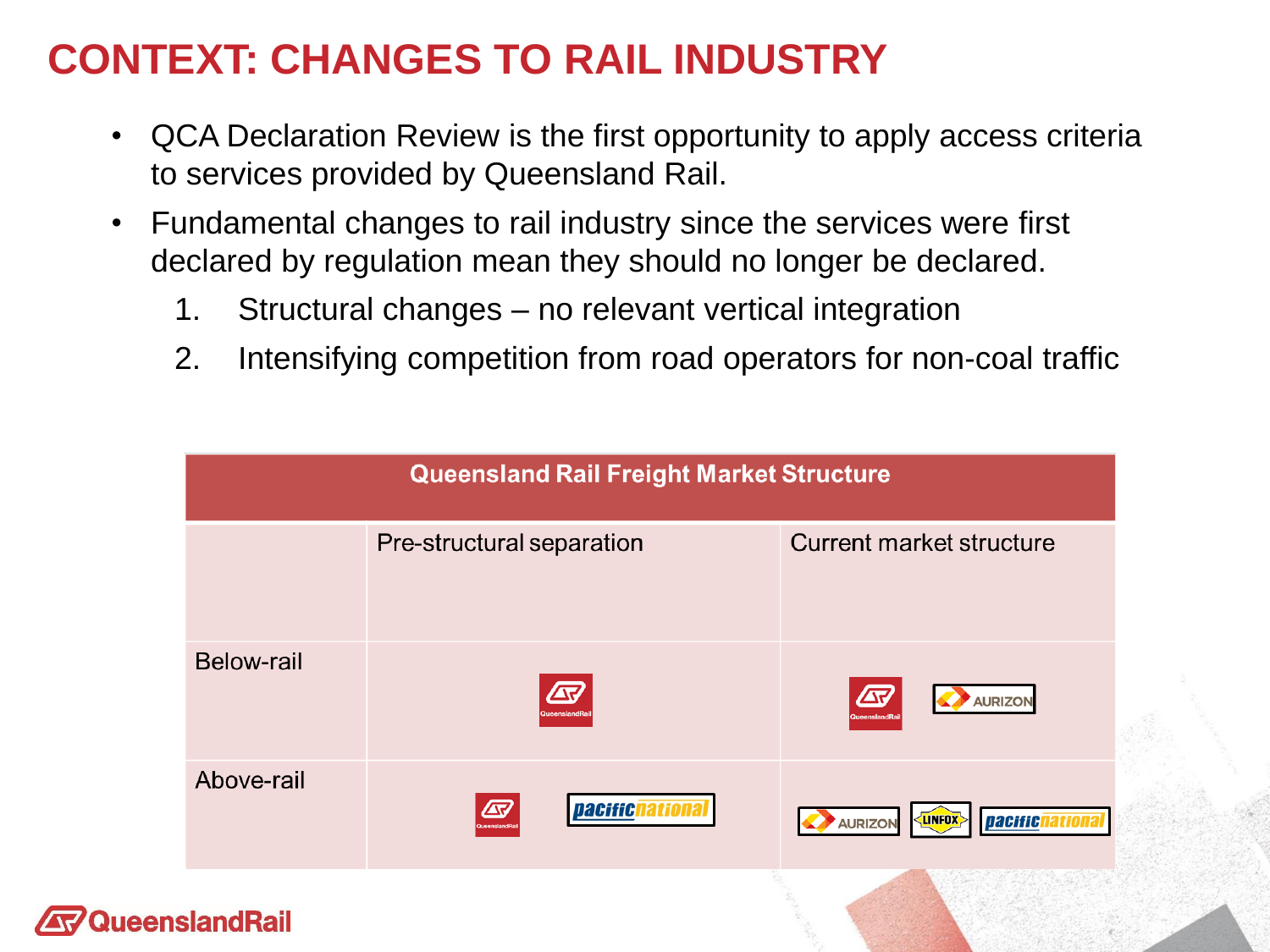## **OBJECT OF DECLARATION AND REGULATED ACCESS**

- Object of the regime is to '*promote the economically efficient operation of, use of, and investment in significant infrastructure with the effect of promoting effective competition in upstream and downstream markets.'*
- Misuse of market power is the mischief. Promotion of competition is the objective.
- Queensland Rail has no market power. It does not (and cannot) earn super-normal profits with or without declaration.
- Queensland Rail has strong incentives to promote competition in freight markets.
- There is no potential harm to **competition** to justify declaration of Queensland Rail's services.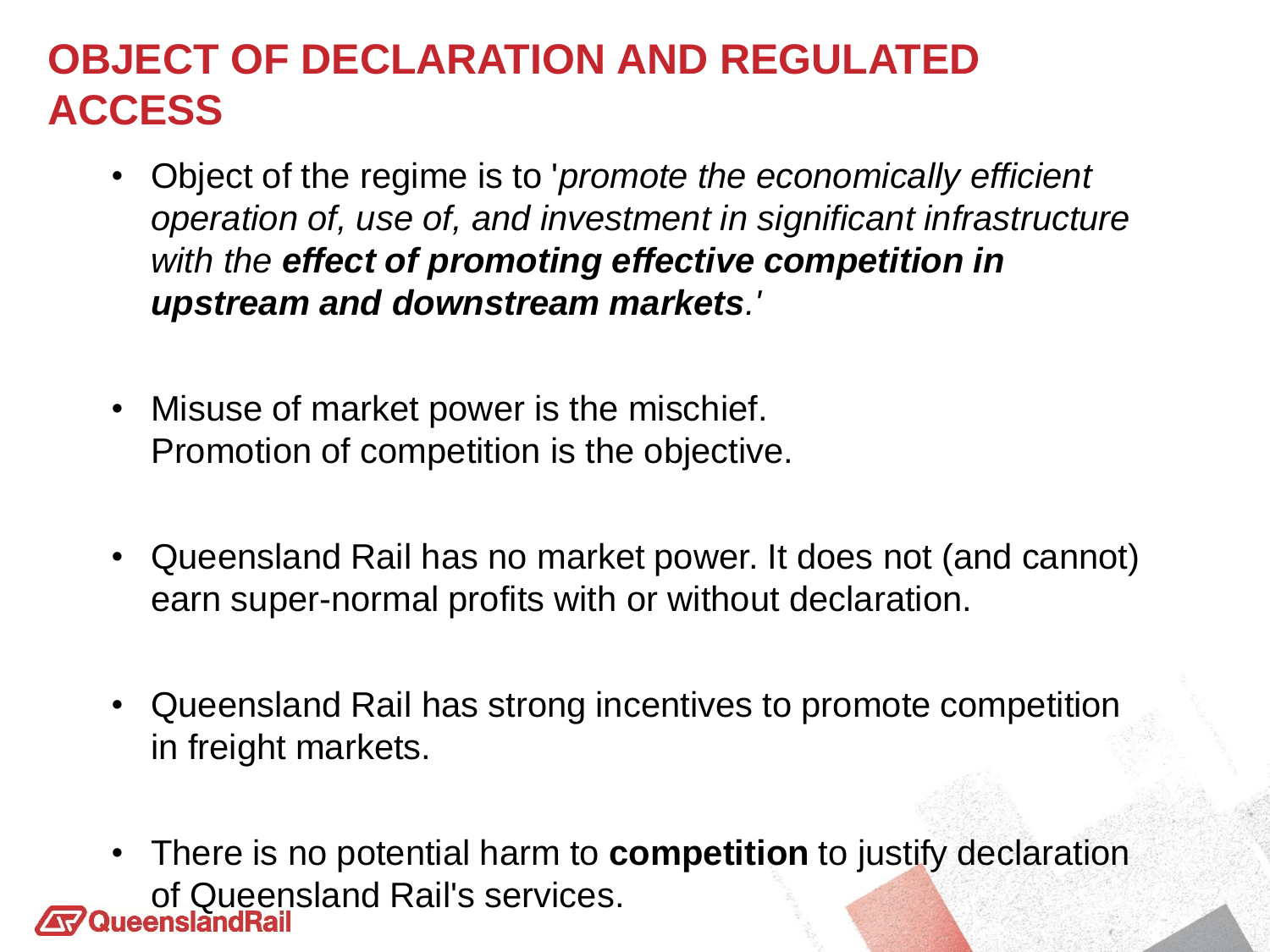### **SUMMARY OF QUEENSLAND RAIL'S POSITION**

|                                                  | <b>Criterion (a) (without</b><br><b>Access Framework)</b> | <b>Criterion (a) (with</b><br><b>Access Framework</b> | <b>Criterion (b)</b>      | <b>Criterion (c)</b>      | <b>Criterion (d)</b>      |
|--------------------------------------------------|-----------------------------------------------------------|-------------------------------------------------------|---------------------------|---------------------------|---------------------------|
| <b>North Coast Line</b>                          | $\boldsymbol{\mathsf{X}}$                                 | $\boldsymbol{\mathsf{X}}$                             | $\boldsymbol{\mathsf{X}}$ | $\sqrt{}$                 | $\boldsymbol{\mathsf{X}}$ |
| <b>Mount Isa Line</b>                            | $\boldsymbol{\mathsf{X}}$                                 | $\boldsymbol{\mathsf{X}}$                             | $\boldsymbol{\mathsf{X}}$ | $\sqrt{}$                 | $\boldsymbol{\mathsf{X}}$ |
| <b>West Moreton (and</b><br><b>Metropolitan)</b> | $X^*$                                                     | $\boldsymbol{\mathsf{X}}$                             | $\boldsymbol{\mathsf{X}}$ | $\boldsymbol{\mathsf{X}}$ | $\boldsymbol{\mathsf{X}}$ |
| <b>South Western</b>                             | $\boldsymbol{\mathsf{x}}$                                 | $\boldsymbol{\mathsf{X}}$                             | $\boldsymbol{\mathsf{X}}$ | $\boldsymbol{\mathsf{X}}$ | $\boldsymbol{\mathsf{X}}$ |
| <b>Western</b>                                   | $\boldsymbol{\mathsf{x}}$                                 | $\boldsymbol{\mathsf{X}}$                             | $\boldsymbol{\mathsf{X}}$ | $\boldsymbol{\mathsf{X}}$ | $\boldsymbol{\mathsf{X}}$ |
| <b>Central Western</b>                           | $\boldsymbol{\mathsf{X}}$                                 | $\boldsymbol{\mathsf{X}}$                             | $\boldsymbol{\mathsf{X}}$ | $\boldsymbol{\mathsf{X}}$ | $\boldsymbol{\mathsf{X}}$ |
| <b>Tablelands</b>                                | $\boldsymbol{\mathsf{x}}$                                 | $\boldsymbol{\mathsf{X}}$                             | $\boldsymbol{\mathsf{X}}$ | $\boldsymbol{\mathsf{x}}$ | $\boldsymbol{\mathsf{X}}$ |
| <b>Metropolitan</b>                              | $\boldsymbol{\mathsf{x}}$                                 | $\boldsymbol{\mathsf{X}}$                             | $\boldsymbol{\mathsf{X}}$ | $\checkmark$              | $\boldsymbol{\mathsf{X}}$ |

**47 Queensland Rail** 

\*Queensland Rail considers that criterion (a) is not satisfied in the West Moreton low tonnage scenario and the QCA cannot be affirmatively satisfied that criterion (a) is met in the high tonnage scenario, even without the Access Framework.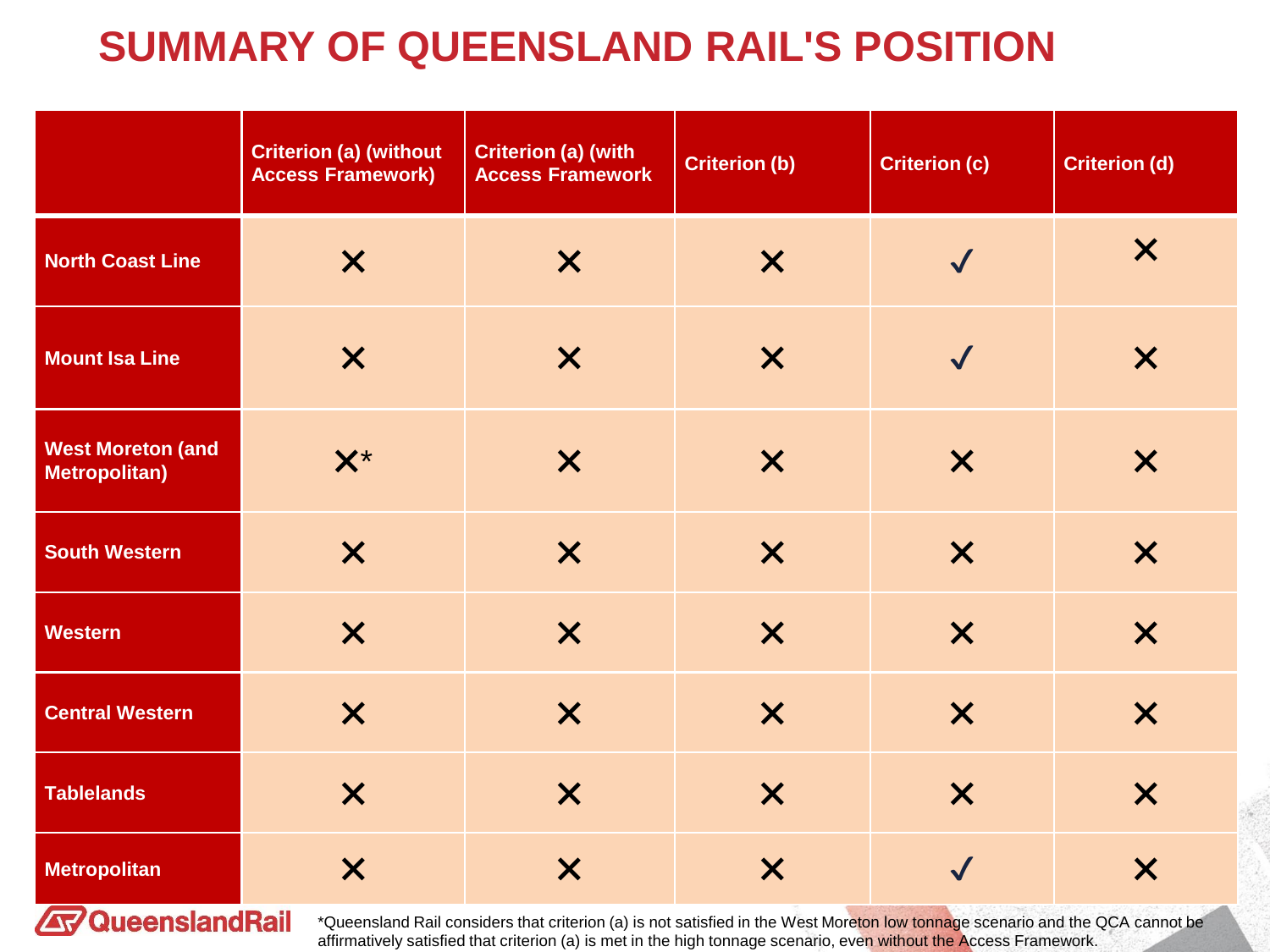# **CRITERION (A) OVERVIEW**

- The Access Framework means there will be no difference in market outcomes in the future with or without declaration and thus criterion (a) cannot be satisfied.
- Even if the Access Framework is not taken into account:
	- Queensland Rail's cost recovery challenges show it has no ability and incentive to raise prices
	- Market constraints do and will continue to bind Queensland Rail with or without declaration.
- Second-period hold-up problem does not arise.

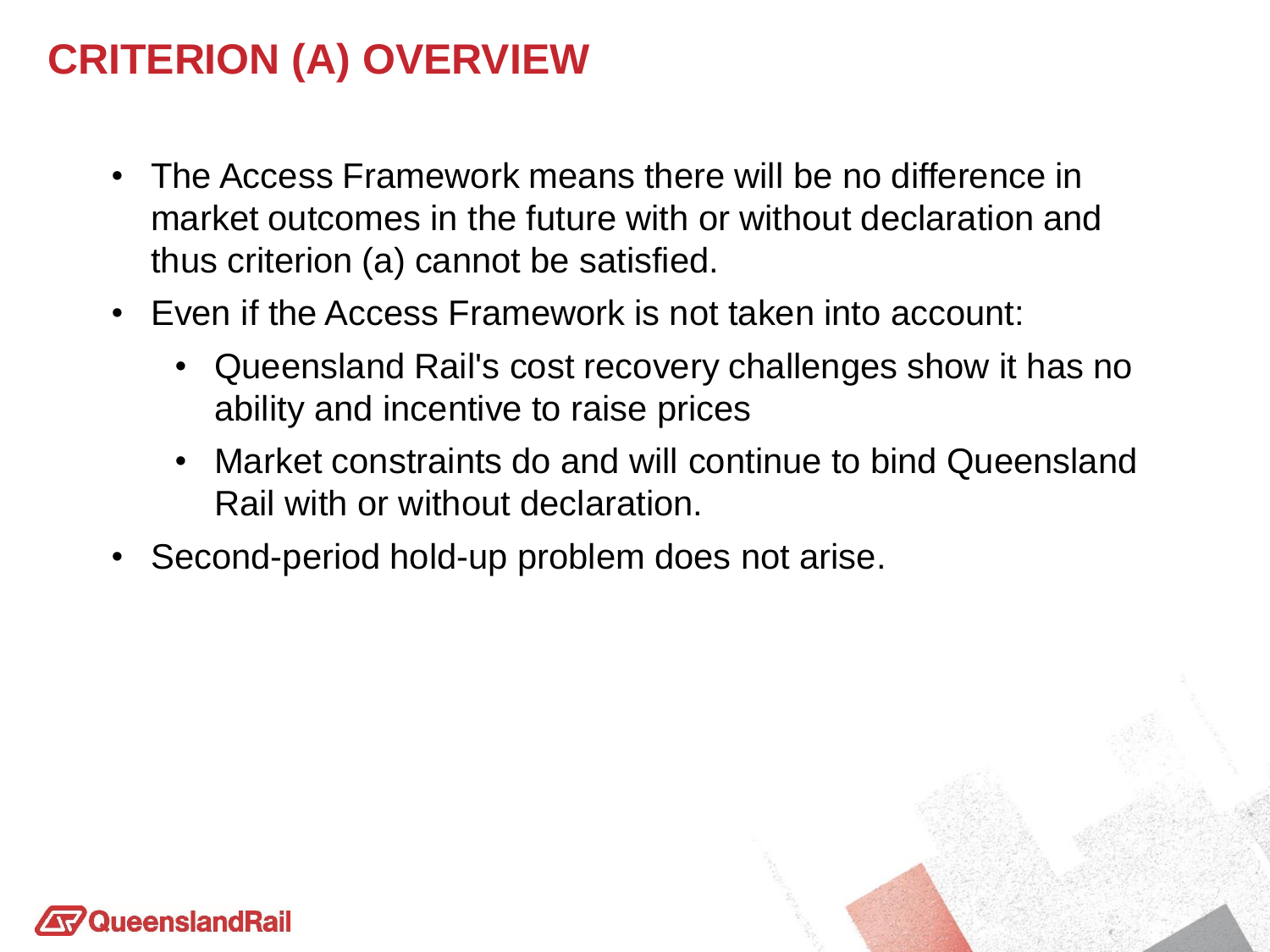# **ACCESS FRAMEWORK AS A CONSTRAINT**

- Queensland Rail has put in place a legally binding Access Framework to preserve regulatory certainty in the future without declaration.
- The Framework retains key user protections from the 2016 AU and implements procedural and administrative changes to improve the operational efficiency of the regime.
- The Access Framework thus means there will be no difference in market outcomes in the future with or without declaration.
- Thus there can be no promotion of competition as a result of declaration.



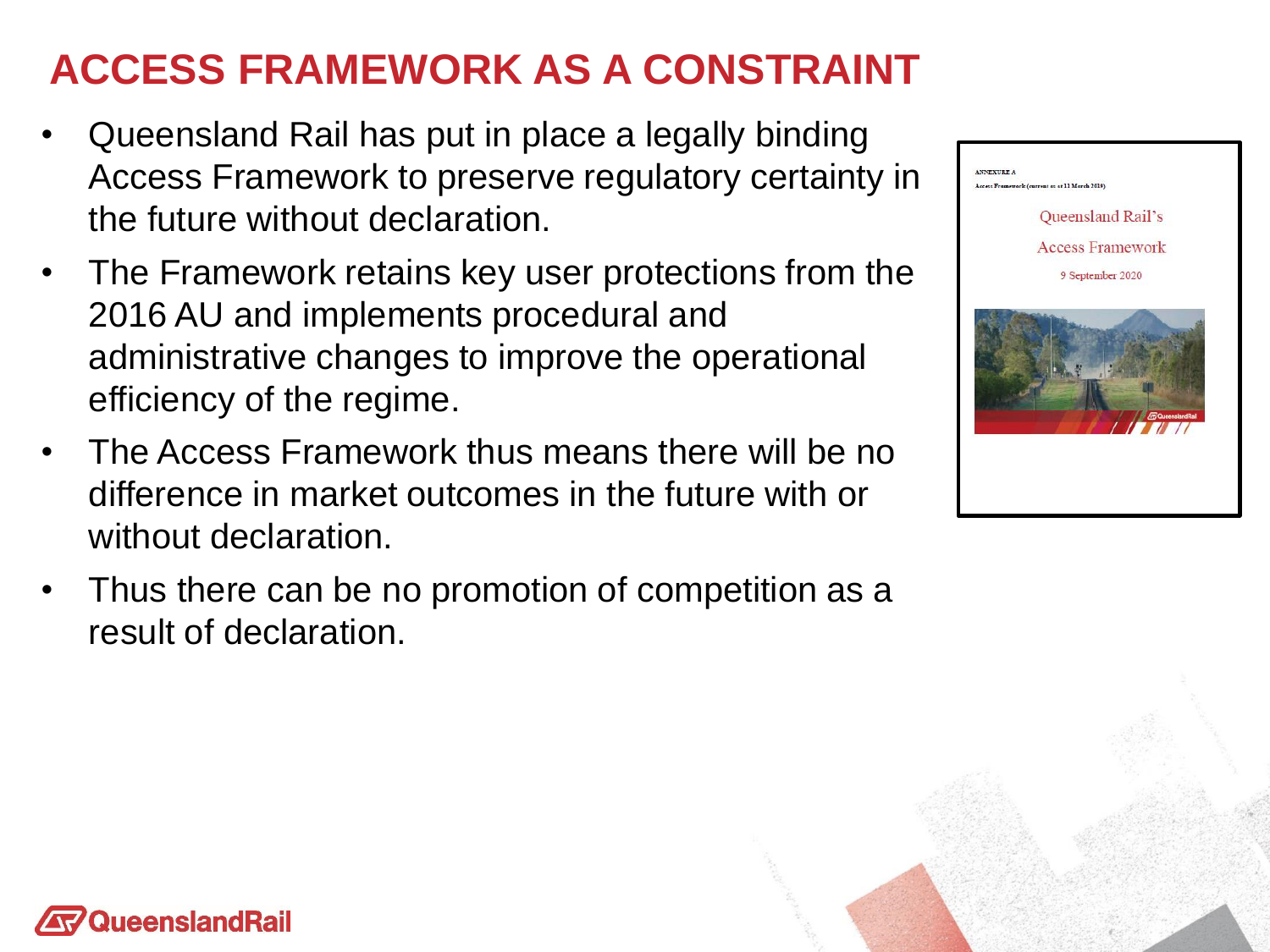# **ACCESS FRAMEWORK AS A CONSTRAINT (CONT)**

- The Access Framework is enforceable.
- Queensland Rail's ability to amend the Access Framework in limited circumstances is appropriate.
	- 1. The Access Framework provides the framework for negotiation / arbitration. It does not set access prices / revenues.
	- 2. The concept of an 'optimal' outcome in these circumstances is misplaced and is, in any event, subjective.



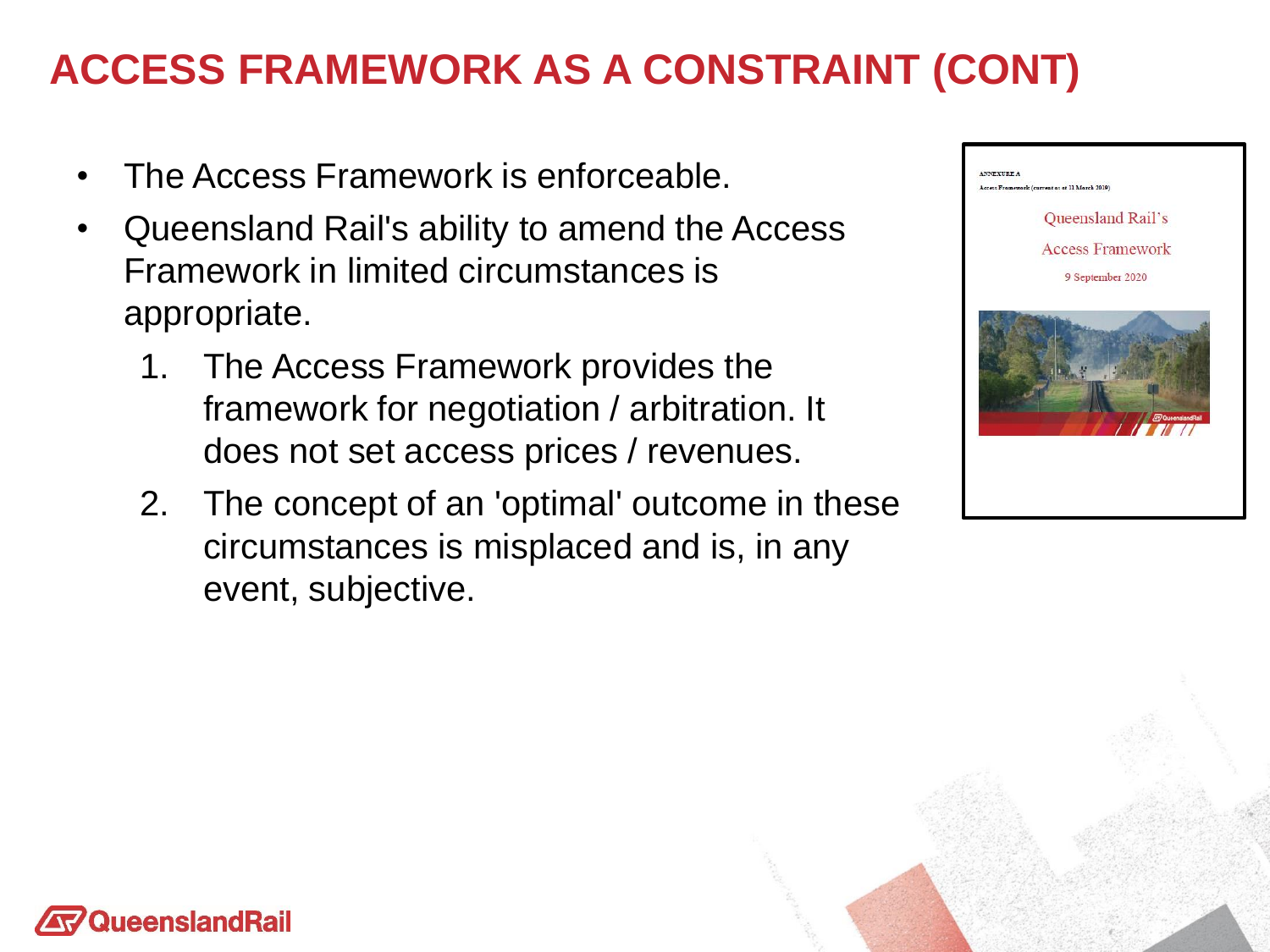### **ACCESS REVENUE BELOW EFFICIENT COSTS**

**Access Revenues and Ceiling Revenue Limits (2017/18)**



\* Under the reference tariff arrangements, access revenue for coal traffic on the West Moreton System is intended to be at the revenue ceiling limit. There is a shortfall on the system as a whole, however, given the access revenue for non-coal traffic is well below the revenue ceiling limit. \* Data sourced from Figure 3.1 of the HoustonKemp Expert Report at page 9.

**AV** QueenslandRail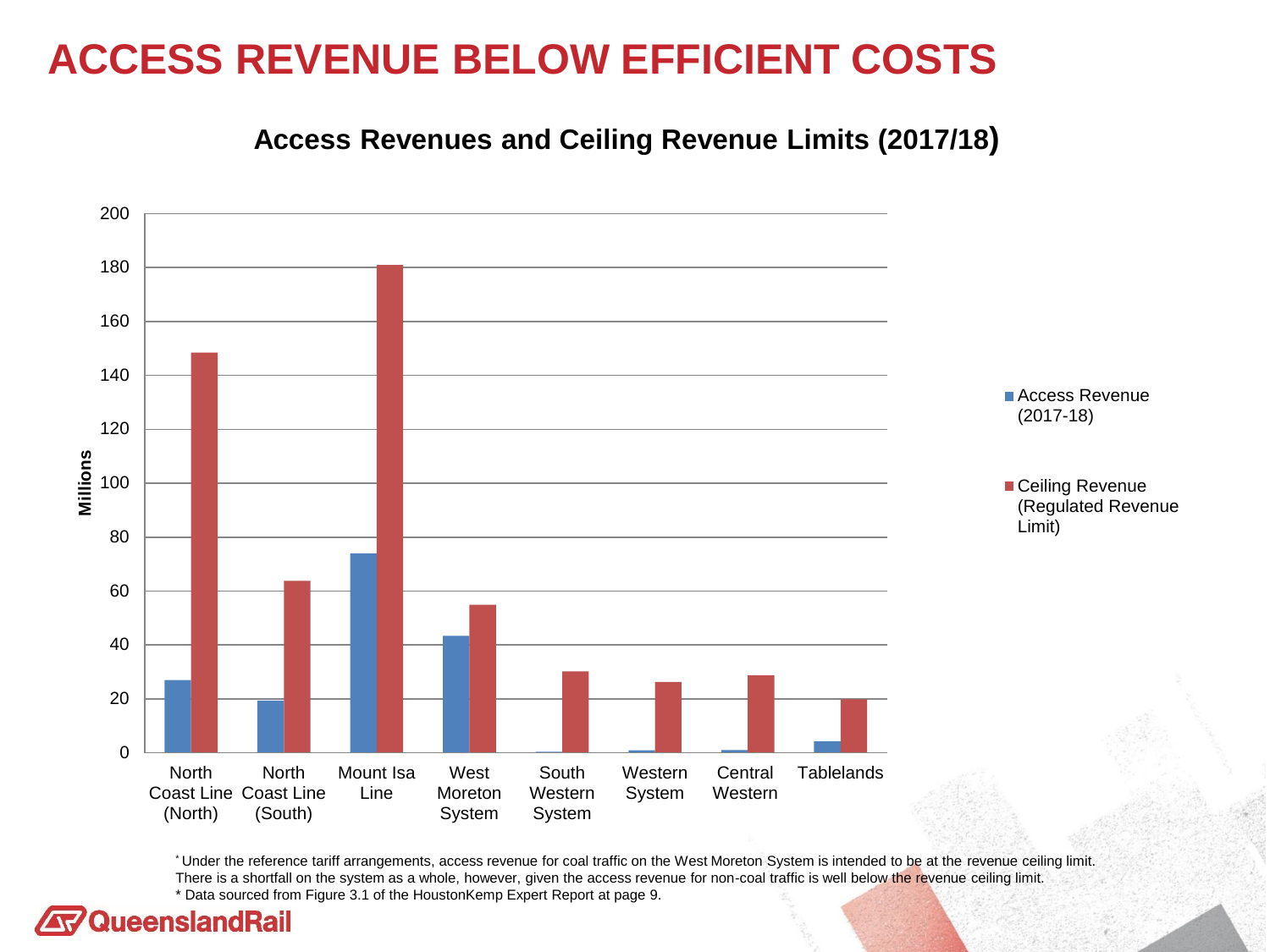# **NO SECOND-PERIOD HOLD-UP PROBLEM**

- Second-period hold-up problem does not arise
- Mutual incentives to contract around specific investment risks
- QR has multiple rounds of negotiations with all customers, with around 30 access agreements expiring at different times.



• In any case, current regulatory arrangements do not prevent 'second-period hold-up' since revenue is significantly below ceiling limits

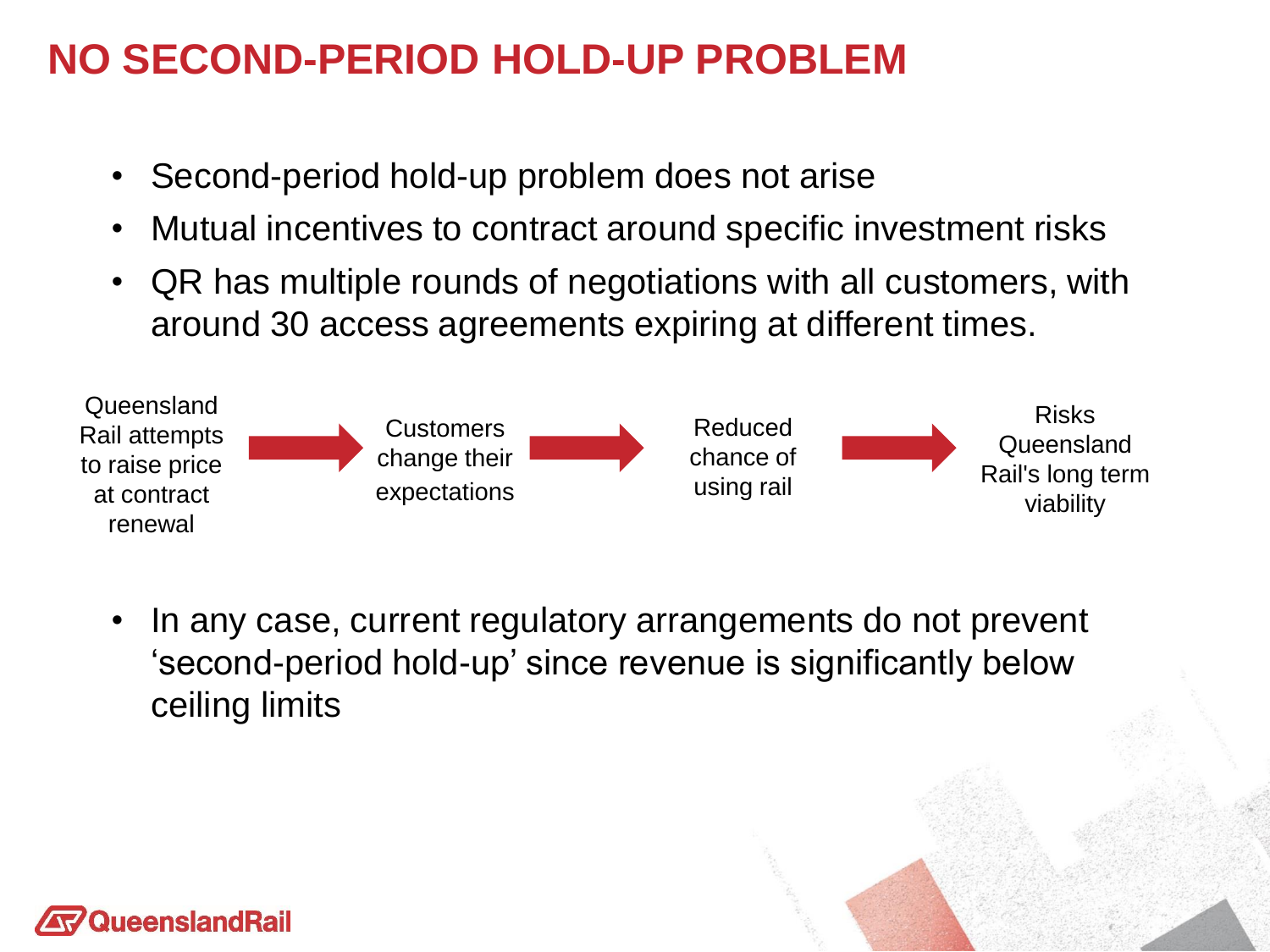### **LINE BY LINE ASSESSMENT**

|                                                               | Incentive to change<br>price                                                                                            | <b>Second-period hold-</b><br>up problem                                          | <b>Competition in</b><br>dependent market                                                                             |  |
|---------------------------------------------------------------|-------------------------------------------------------------------------------------------------------------------------|-----------------------------------------------------------------------------------|-----------------------------------------------------------------------------------------------------------------------|--|
| <b>North Coast System</b>                                     |                                                                                                                         | Queensland Rail has no<br>incentive to hold-up<br>customers by raising 'second    | No material change in<br>prices or terms of access<br>No material change in<br>competition in any<br>dependent market |  |
| <b>Mount Isa System</b>                                       | Regulatory price controls are<br>not binding - without<br>declaration, Queensland Rail<br>still has no ability to raise | round' prices<br>Agreements are offered for<br>all circumstances                  |                                                                                                                       |  |
| <b>West Moreton</b><br><b>System - low tonnes</b><br>scenario | prices                                                                                                                  | <b>Current regulatory</b><br>arrangements do not prevent<br>second-round, hold-up |                                                                                                                       |  |
| <b>West Moreton</b><br>System - high<br>tonnes scenario       | <b>Access framework</b><br>constrains pricing power -<br>without declaration, there still<br>can be no change in prices | <b>Access framework</b><br>constrains pricing power                               | Access framework means<br>no material change in<br>competition                                                        |  |

**47** Queensland Rail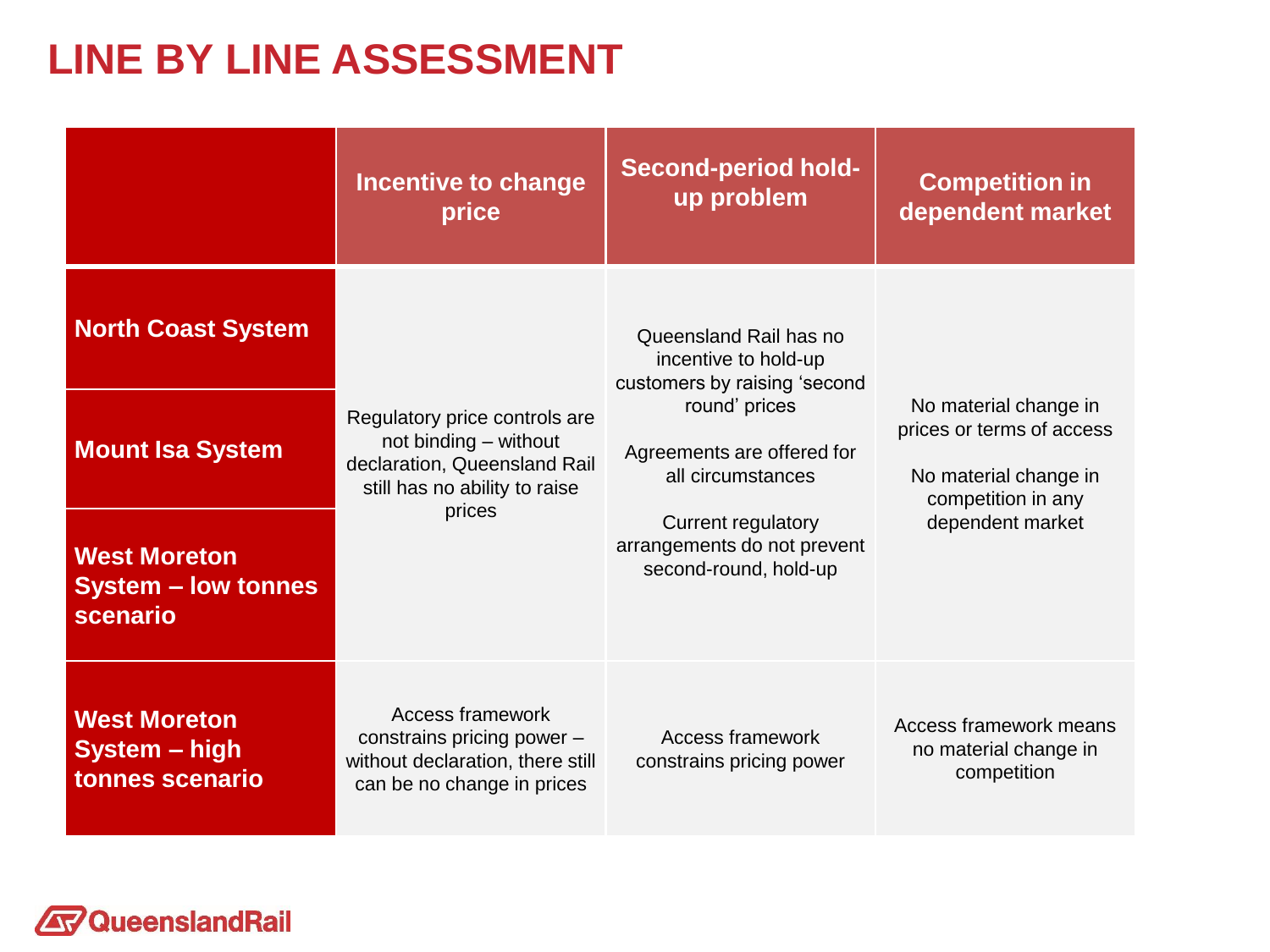# **CRITERION (B)**

- Foreseeable market demand dependent on customers' ability and incentive to use available substitutes
	- many customers would shift if rail access prices increase
- Substitutability must be correctly assessed
	- reference point is the workably competitive market price not subsidised, below market access charges
	- need to avoid the 'reverse cellophane fallacy' defining an overly narrow market through use of an artificial price
	- degree of substitutability between road and rail is underestimated

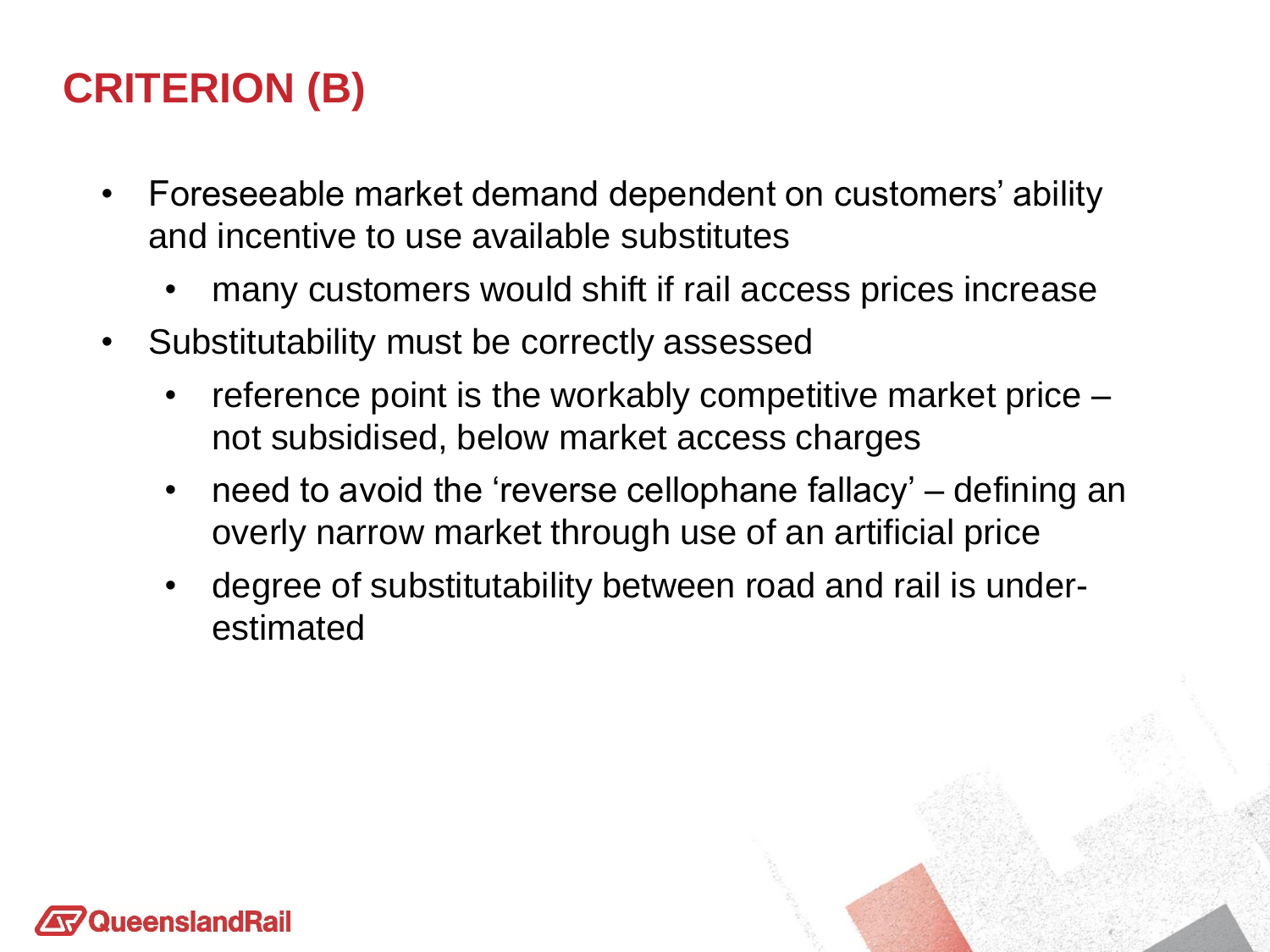# **CRITERION (C)**

- State significance must be assessed with regard to 'size' or 'importance to the Queensland economy'.
- Size is more than the length of a particular railway track.
- Due to the low volume/value of freight traffic, the 'Other Systems' are not 'significant infrastructure' within the meaning required of access criterion (c) (March Submission [355], [365], [374], [384]).



Figure 6: Freight net tonnages across the RRN in 2014/15

Source: PWC/Ranbury analysis of QR supplied network operations data

\*Sourced from PwC Freight Logistics Chains Paper, August 2016, page 1

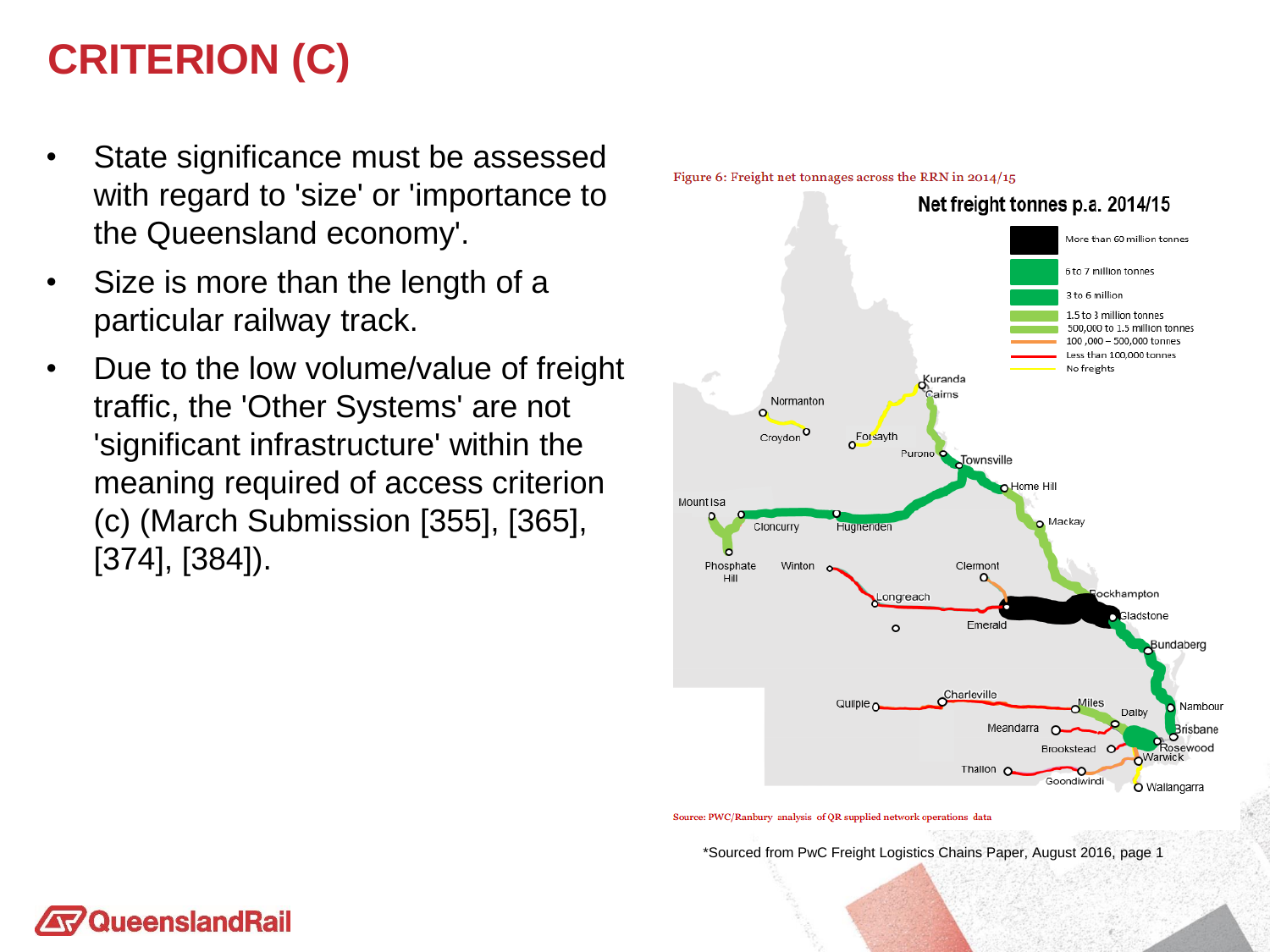# **CRITERION (C): WEST MORETON SYSTEM**

- West Moreton is not of sufficient size and importance to be of state significance.
- West Moreton is significantly shorter than the Herbert River Cane railway and is dwarfed in operational scale by the CQCN.
- It hauls 3% of Queensland's annual coal exports.

|                                                  | Length  | <b>Access Revenue</b> | <b>Users</b> | <b>Throughput</b> |
|--------------------------------------------------|---------|-----------------------|--------------|-------------------|
| <b>Herbert River Cane Railway</b>                | 530 km  |                       | 575 growers  |                   |
| <b>West Moreton System</b>                       | 314 km  | \$43m (2017-2018)     | 5 mines      | 7mtpa             |
| <b>Central Queensland Coal</b><br><b>Network</b> | 2725 km | \$1170m (2017-18)     | $50+$ mines  | 220mtpa           |

red from March Submission at [૩૩૦], [૩૩૦]-[૩૩૭]

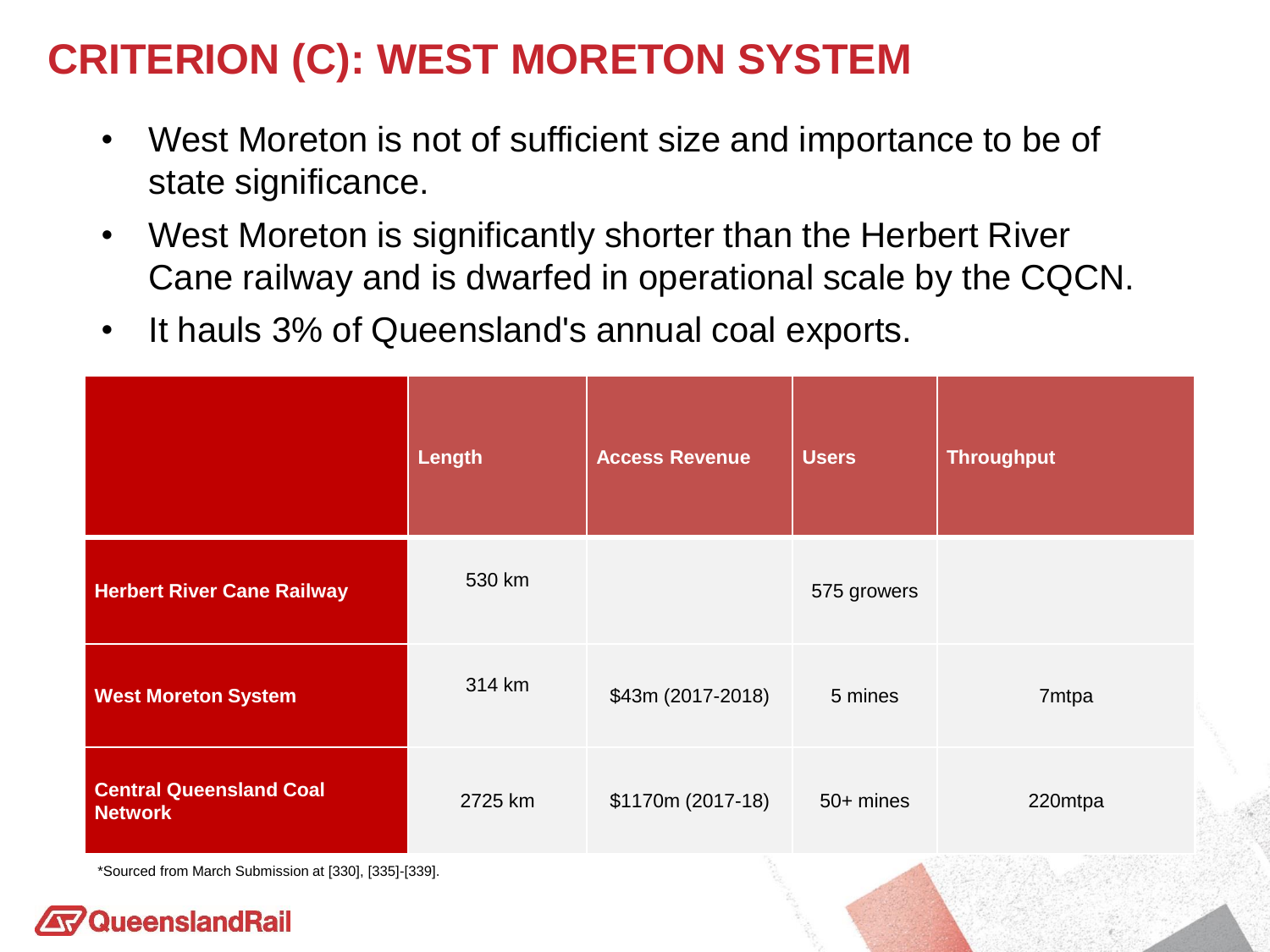# **CRITERION (D): DECLARATION DOES NOT PROMOTE THE PUBLIC INTEREST**

Declaration of any of Queensland Rail's services does not promote the public interest (March Submission at [391])

- There is no change in the environment and opportunities for investment in entry/expansion with or without declaration (March Submission at [405]-[409]).
- Declaration is associated with regulatory and compliance costs (March Submission at [424]-[433]).
- The Access Framework is in the public interest. It is appropriate, cost effective, and efficient. (March Submission at [434]-[442], HoustonKemp Report, section 5).